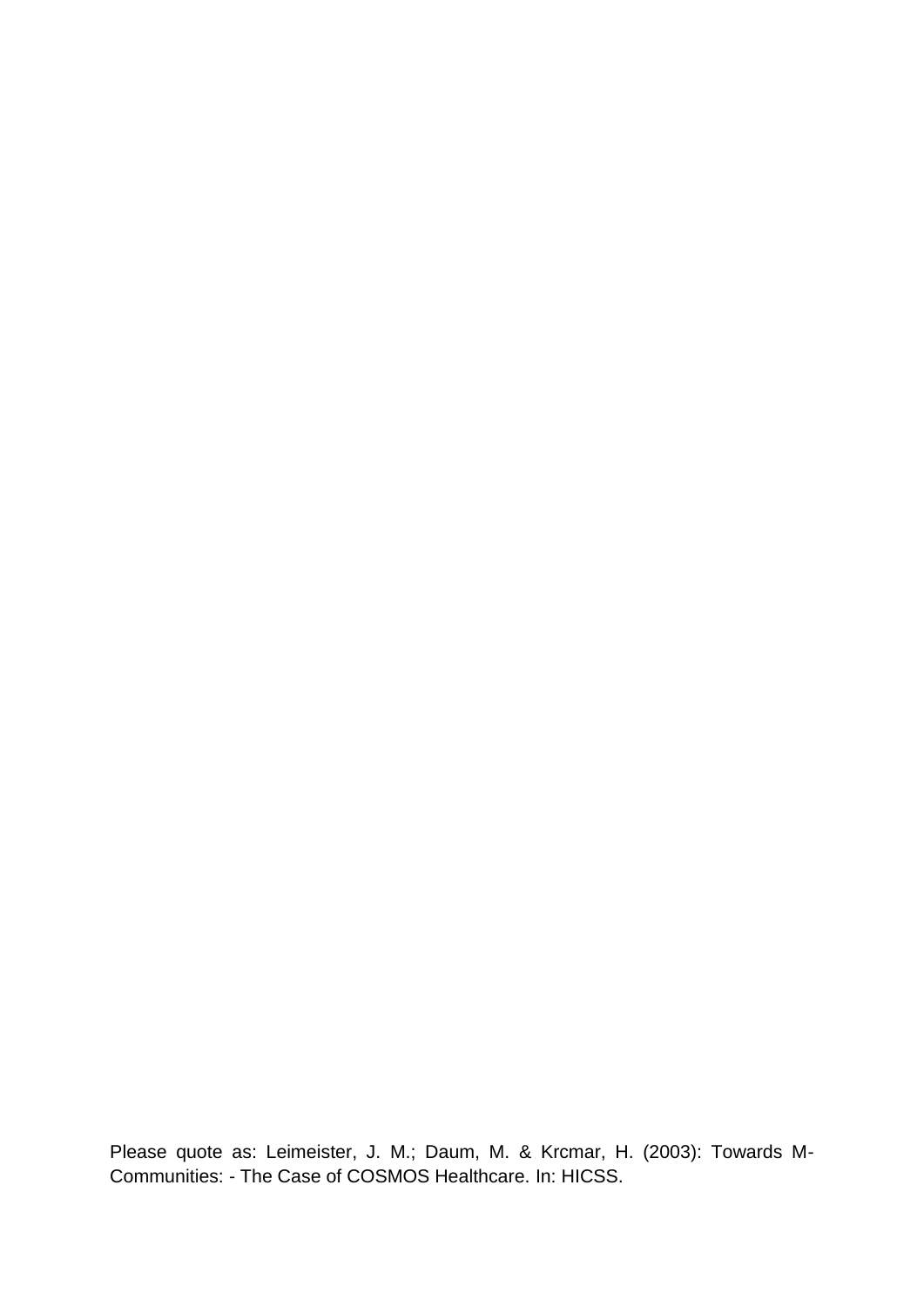# **Towards M-Communities:**   $-$  The Case of COSMOS<sup>1</sup> Healthcare<sup>2</sup> –

Jan Marco Leimeister *Information Systems Department Institute for Business Administration. Hohenheim University, Germany leimeister@uni-hohenheim.de*

Miriam Daum *Information Systems Department, Institute for Business Administration. Hohenheim University, Germany mdaum@uni-hohenheim.de*

Helmut Krcmar *Information Systems Department Institute for Business Administration. Hohenheim University, Germany krcmar@uni-hohenheim.de*

#### **Abstract**

*In this paper we describe mobile virtual healthcare communities as a solution for meeting cancer patients needs for information and interaction. After a short introduction into the German healthcare system and its potential starting points for virtual communities, we focus on cancer patients. We analyse their situation through field studies and identify information and interaction needs. On this basis we derive requirements for user centric socio-technical system design for cancer patients. Since no existing offers meet these prerequisites and some of the user needs identified hint at an extension of web-based services towards mobile services, we intend to develop and implement a mobile healthcare community for cancer patients.*

*Only socially accepted, technically stable and economically feasible solutions can ensure sustainable success of mobile virtual healthcare communities.*

# **1. Introduction**

#### **1.1. Structure of the paper**

After the abstract, chapter 2 starts with an introduction into virtual communities. Consequently the German healthcare system is described in brief, followed by a scenario for a virtual healthcare community. Chapter 3

outlines purpose and methodology of the project. The following chapter 4 describes preliminary empirical findings, beginning with the needs analysis of cancer patients. After that results of analyses on web-based information and interaction offers for cancer patients are summarised briefly. Implications of our empirical findings for the community engineering are described in chapter 5 and first steps of system design are mentioned. The next section describes the implementation of our community platform for cancer patients. Chapter 6 emphasises possibilities of adding value to virtual communities for cancer patients through mobile services. It presents/introduces some mobile services, in particular for the healthcare sector. The papers ends with a summary and outlook for further research.

#### **1.2. Mobile virtual communities**

A Virtual Community (VC) can be defined as a group of people who gather because of a common interest, problem or task and whose members are independent of time and space for interacting [1]; [2], for similar definitions see also [3-5] [6]. Virtual Communities provide ubiquitous information and interaction spaces. For being accessible and usable at any time and from any place, information and communication technology (ICT) is a crucial element. Combining traditional internet technologies with the new capabilities of mobile networks is an approach for coping with this challenge. The vision of mobile virtual communities implies a bridging between

 1 This paper is based on the research project COSMOS (Community Online Services and Mobile Solutions). COSMOS is a joint research project of the Hohenheim University, the Technical University Munich, Ericsson Deutschland GmbH and O<sub>2</sub> (Viag Interkom GmbH & Co). The project is funded by the German Ministry of Research and Education under contract No FKZ 01 HW 0107 - 01 HW 0110. For further information please visit the website: http://www.cosmos-community.org.

<sup>&</sup>lt;sup>2</sup> Copyright 2003 IEEE. Published in the Proceedings of the Hawai'i International Conference on System Sciences, January  $6 - 9$ , 2003, Big Island, Hawaii.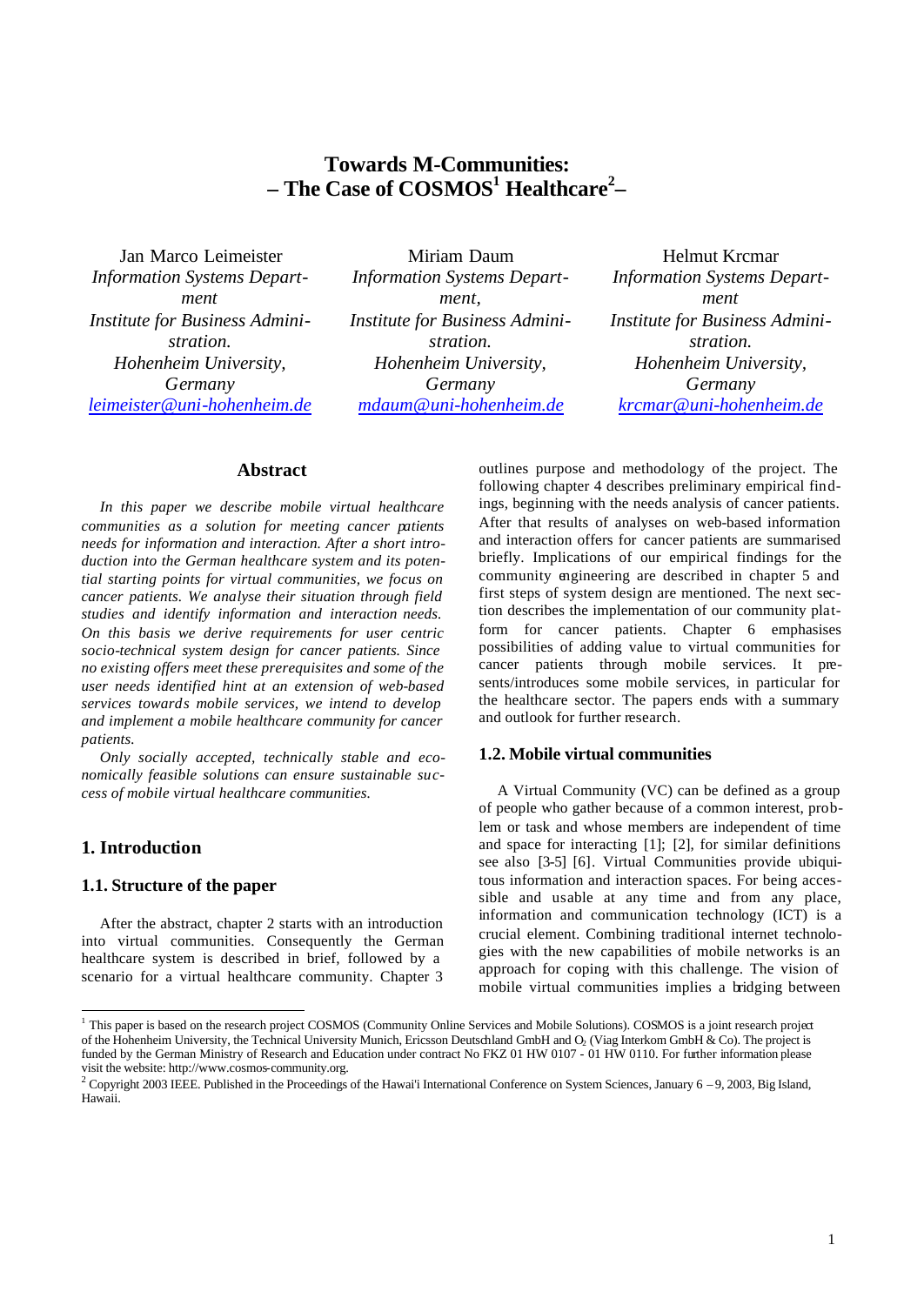technology and user requirements and assumes that e. g. synchronisation between different devices permits a seamless interaction. Mobile virtual communities have great potentials to serve ubiquitous needs. Such an omn ipresent problem situation exists for instance in healthcare, when patients develop a desire for information and communication exceeding the offers of the treating physician. These information demands vary over time and during certain status of treatment and illness [7].

In order to achieve ubiquitous information and interaction spaces, we derive in the following design requirements for VCs that are transferred into the healthcare domain, particularly into the situation of cancer patients. Special emphasis is put on the possibilities and challenges of mobile technology.

organis ational standpoint and in involved persons from a social standpoint. Institutions can either be supplier of goods and/or services like hospitals or cost units like insurances. Persons involved can either be part of an institution or more generally part of the healthcare system or benefit recipient like patients. According to this structure, there can be several starting points for virtual communities (see figure 1) corresponding to groups with a similar interest, problem or a common task. Examples are groups of physicians which want to share experiences beyond institutional boundaries or groups of me mbers/employees of an insurance which have the common interest of exchanging knowledge. And of course patients with the same disease (like cancer), which will be the target group o this work.

#### **1.3. The German healthcare system**

The clients of the healthcare system are the patients. Further actors can be classified in institutions from an



**Figure 1. Potential starting points for virtual communities in the healthcare system**

### **1.4. Scenario: A day in Christina M.'s life in a virtual healthcare community**

*One year ago, Christina, 34 years old, was feeling tired. She went to her physician and two days later, on a Friday afternoon, her physician told her: I regret to inform you that you have been diagnosed for leukaemia. Christina went home, was shocked and afraid of the things coming. A good friend told her about a virtual community for leukaemia patients. There she found a lot of information about the diagnosis, treatment and other questions. But the most important thing was she could share her fear with other patients in the same or similar situations, the same age and type of cancer. Beyond this, she could contact survivors of leukaemia. Christina realised: Her life wasn't over. The stories of other patients encouraged her and gave her hope and strength. In this cancer community people could understand her and her problems, by far better than her family and friends.*

*Today, Christina is one of the most active community members. Her personal assistant/mobile phone enables her to have access to her own data/story of illness, to medical data bases, to a personal calendar with an e-mail reminder service for the next appointment, the internet and her cancer community. Christina can access her community from any place at any time. Christina likes to write e-mails whenever and wherever she wants to, especially when she has to go to the hospital for a longer stay. In her personal diary on the community platform she writes down how she is feeling. Her physician can access these data and interfere if something important occurs or can give her advices. In addition to that the community offers her location based services, enabling her to look for friends nearby or search for the next physician or pharmacy. And if she is in a life-threatening situation the mobile device enables sends an emergency call. Via the mobile device her physician or the ambulance can localise her precisely.*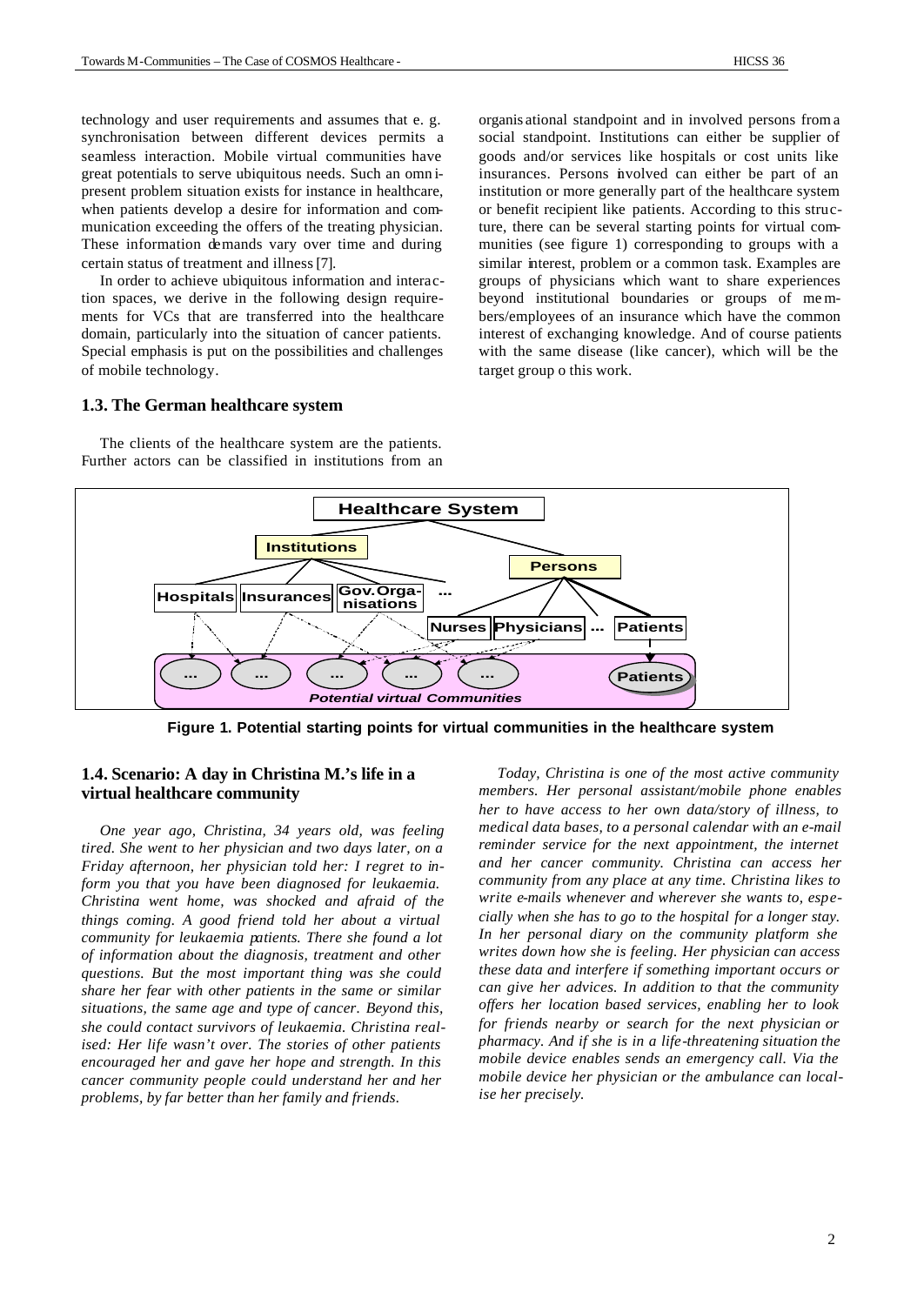#### **2.1. Purpose**

2. **Purpose and methodology**<br>
Starting-point is a setting-point is a setting-point is a setting-point and the search project is to offer cancer<br>
The objective of the research project is to offer cancer<br>
review and above a The objective of the research project is to offer cancer patients a community platform that meets their needs. These specific needs are identified through ethnographic field studies, document analysis and interviews. The preliminary results are that a platform where patients can exchange their opinions towards a certain drug, physician, therapy or their personal experiences might satisfy their needs. Because lots of patients do not have the time or the possibility or they do not want to go to real self help group meetings, the virtual and mobile community is a possible way out of this problem. They can access their community providing information and contact to other patients at any time and at any place. Furthermore mobile devices offer new and interesting services in the healthcare sector.

#### **2.2. Research design**

Research design describes the key objectives of the research project, what methods will be used for data collection and analysis as well as how the research process shall take place. The objective of this venture is to plan, build, introduce and evaluate an IS-platform for cancer patients. Pilot projects are a special version of interventionistic science. They develop and implement technological innovations in their natural organisational and social environment [8].

Starting-point is a socio-organisational problem (in this case the situation of cancer patients after returning from hospital). At the beginning, an analysis of cancer patients situations will be performed in depth through literature review and above all case studies, using interviews, questionnaires, observations and document analyses [9]. The results of the analysis are used for designing an ISplatform. This platform is implemented in the field and finally improvements in the system are made during the remainder of the project. At all times, on all levels, a continuous evaluation has to take place and thus iterative learning steps of the system developer can be augmented at all stages.

The objective of the field studies was to study cancer patients' needs and to analyse already available webbased offers for cancer patients. Therefore we analysed the situation of cancer patients in general with a standardised questionnaire, followed by in depth studies in 5 different cancer self help groups with approximately 100 active members. We applied for this ethnographic analysis semi-structured interviews, observations and document analyses, following the tradition of using ethnographic analyses for system design in medical informatics [10- 12]. The field studies and the constantly made experiences influenced the system design and requirements. As we know our particular population of users these are cancer patients, relatives and friends) we were able to find out their specific information and interaction needs.

After that, web-based information and interaction offers were investigated. Finally, identified cancer patients' needs and already available offers were compared.



**Figure 2. Research plan**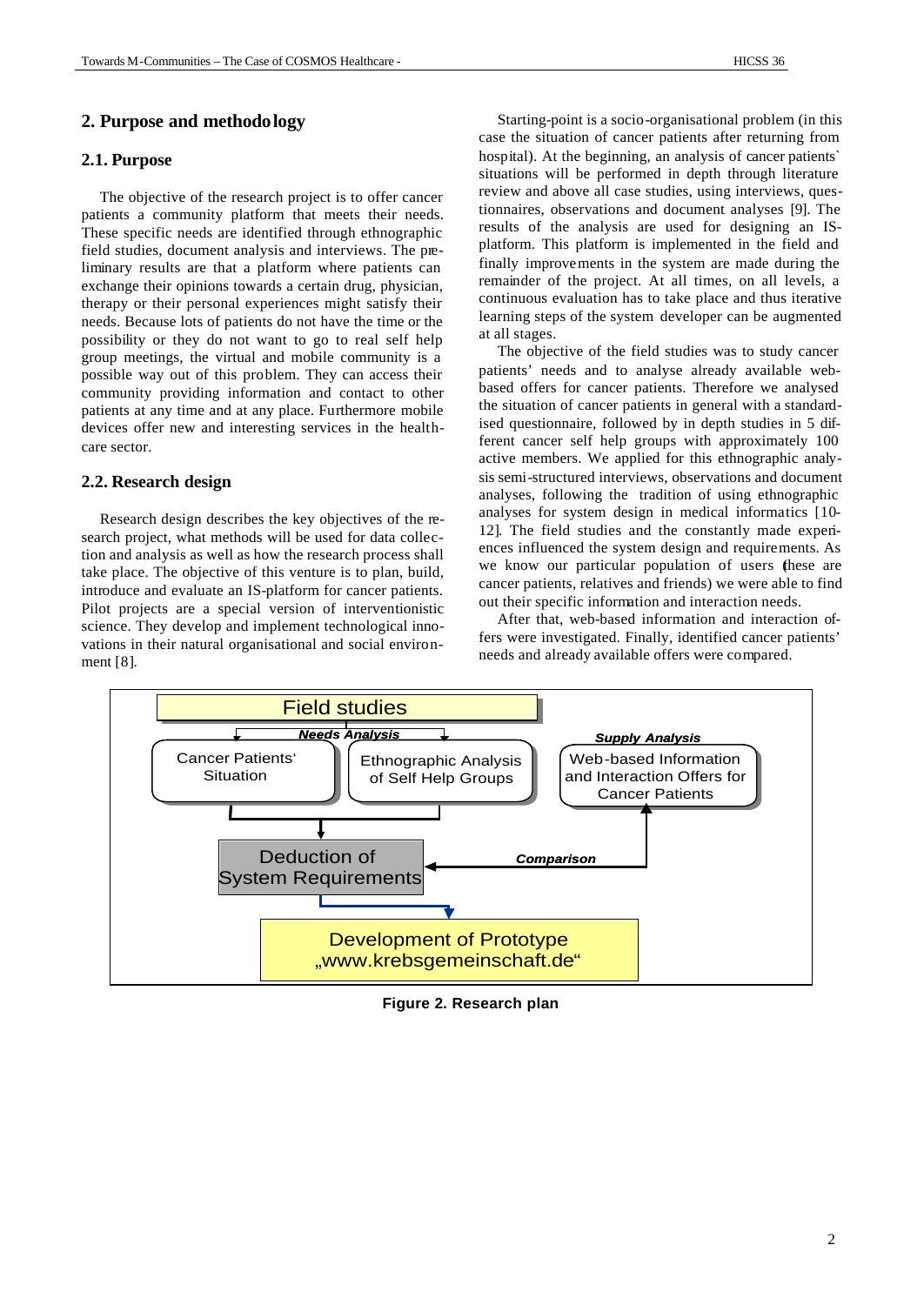#### **3. Empirical findings**

# **3.1. Needs analysis of cancer patients**

Patients develop very often high information demands, e. g. after a diagnosis of a disease or during medical treatment. Jones et al [13] stated that 80% of the patients want as much information as possible. They might want to control diagnosis or take part in the decision process on further treatment based on made diagnosis.

During the European Week against Cancer (October 2002), a standardised questionnaire was distributed in Stuttgart, Germany to approximately 500 visitors. The rate of return was 23,2 % (116 questionnaires). The findings were that more than 60% of the cancer patients agree with the question that their physician has a big information advantage. One third of them agree in parts to the statement that they want to look for information on the internet. 29% of the female cancer patients use mobile phone as well as the internet, by men mobile phones are used by 56% and the internet by 44%. More than two thirds agreed in parts that they want to communicate more with other patients. These statements emphasize the need for web-based and/or mobile information and interaction services and show a chance to be successful with such a platform.

Additionally, we conducted ethnographic analyses of self help groups. Therefore we lead narrative interviews with self help group leaders and several semi-structured interviews with group members. The results showed that lack of information and interaction possibilities for cancer patients and their relatives could be stated. The patients want and need information about their specific type of cancer, treatment or hospital. Most of the members of self help groups found it important to share information and to speak with other patients in the same or similar situations. They gained new hope and got encouraged when they saw one of the members recovering. Even if the meetings just took place quarterly, the members called each other by telephone very often to get advice from others. Some members had a very long distance to cover (sometimes up to several hours drive) in order to get to their self help group meetings. This fact underlines the importance of self help group for its members.

The use of materials and tools like mobile phones, personal digital assistants or the internet correlates with the average age of the group and the age of the members. In three of five groups the majority of me mbers had mobile phones and up to a third already used the internet.

Unrestricted access to valid, understandable and relevant information as well as the possibility to contact other patients of the self help group at any time was considered as very important. But this seems to be only possible for members of self help groups and therefore not for the majority of cancer patients. Only 3% of the cancer patients attend self help group meetings [14]. Hence our

results confirm the demands of cancer patients, their relatives and friends for information and interaction services and the need for an offer also addressing patients not already associated with self-help-groups.

#### **3.2. Analysis of web-based information and interaction offers for cancer patients**

In order to analyse offers for cancer patients two internet surveys have been conducted [15, 16]. Until now (status May 2002) there are only a few websites with significant levels of interaction which could be called a community on a European level (German or English speaking). These are less than 6% of cancer related websites. Most of the studied websites (n=276) offered info rmation, either medical or personal like those based on personal experiences. In the German and English speaking internet, we could not identify any offer concerning mobile services support for access through mobile devices.

For further information and the results of the years 2001 and 2002 see [15, 16].

# **4. Implications for community engineering**

#### **4.1. First steps of system design**

Our research and preliminary results have shown so far, that a socio-technical design for virtual healthcare communities has to consider (among others) the following issues for being successful (see also [2]):

- 1. Creation of a virtual information and interaction space with appropriate communication channels according to cancer patients needs.
- 2. Access-right structures, that support the development of trust and that also support real-life situations and interactions. Similar results can be found at [6].
- 3. The provision of tools for working with shared material for supporting group activities that have been successfully used in computer-supported meetings for a longer period of time [17].
- 4. The facility for an active communitymanagement to remotely monitor and control the participants' information and interaction spaces and the tools within the system (an equivalent for the role of a self help group leader in order to avoid problems known from real-life groups like charlatanism, etc.).

Cancer patients are migrating between different contexts, such as different hospitals and medical centres, work and home. Hospitals or medical professionals **e**main their most important source of information [18], but information and interaction desires are ubiquitous and don't stick to office hours of physicians. Besides that, there are other needs than just medical knowledge e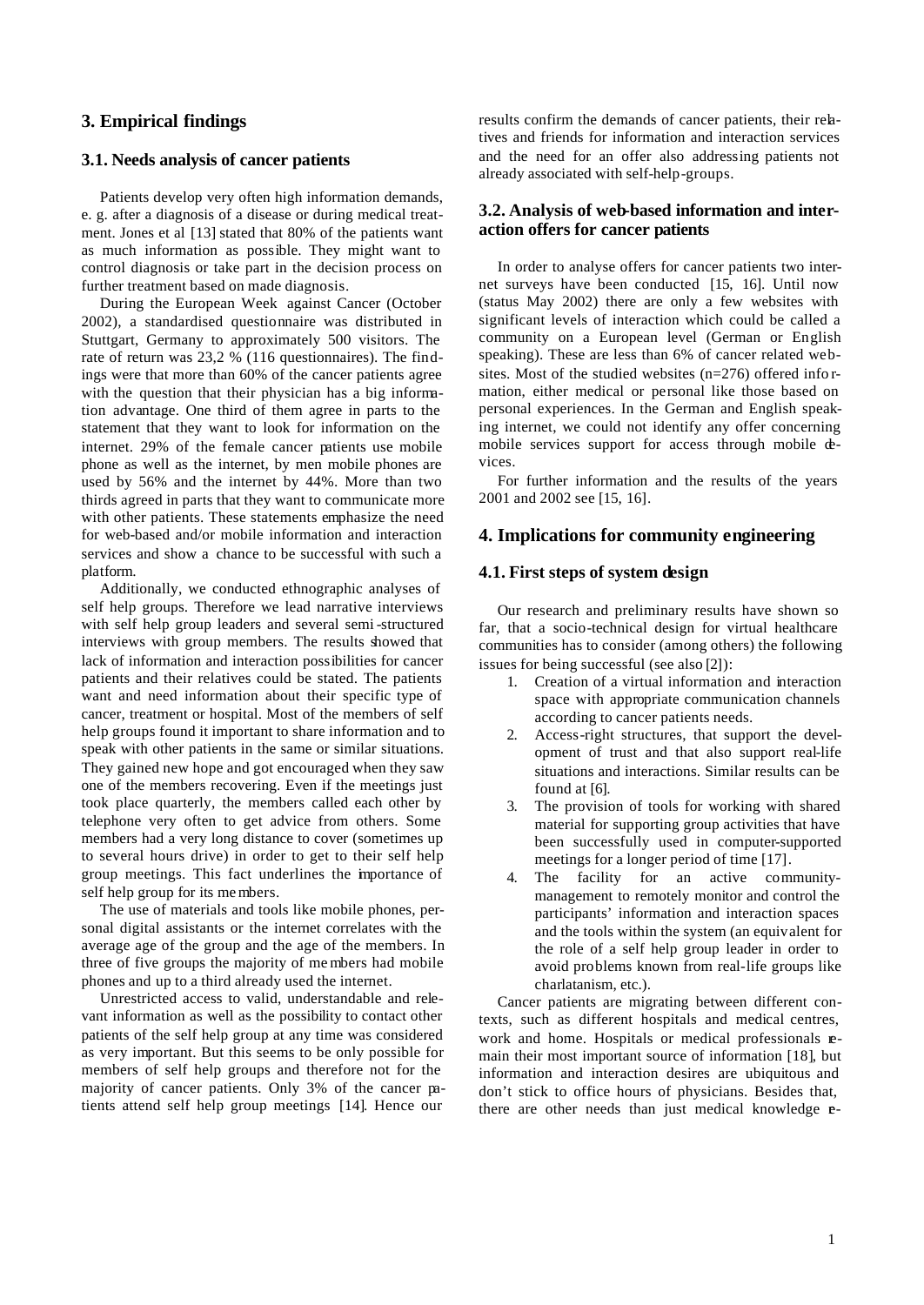trieval. The desire for social peer-to-peer interaction and emotional support is independent of time, cost or stage of disease and mobility and also of structures equired by self help groups [14]. Opening oneself to others, dealing with very intimate and private issues require an intimate environment. Trust could be, as always, identified as a very critical issue.

We suggest (in accordance with [19]) to provide useful digital tools and digital materials for cancer patients. Tools allow modification and processing of material. In tradition of Computer Supported Collaborative Work (CSCW), tools can enable users to communicate, to coordinate common tasks or to cooperate at shared material [20]. Trust-related issues can be approached through a high priority of data-security and a highly specialised and scalable authorisation concept.

Therefore we propose an approach using the roommetaphor for software design (for details see also [21]). Its advantages - from the point of view of software engineering - lie in several aspects: It allows an intuitive handling of documents, easy-to-adopt access right structures and it supports existing ways of cooperation and coordination in social structures [21]. Following types of information and interaction spaces seem to be useful for cancer patients: A "private room", where the user can store private information, documents and links, and have direct communication with others only after having invited them to join, called "my site". In a "public room", all members and visitors of the virtual community can see all information and documents and search for information. This is represented through those parts of the website where no log-in or registration is required. A "group room", which is restricted to members of a group (e. g.

is restricted to members of a group (e. g. like the self help groups) and provides access to all documents in this group room and all group related issues to all group members. This is especially backed through the results of our ethnographic studies of self help groups, where almost all active members stated strong interest in maintaining their used social group structures combined with the wish for unrestricted access to information and spontaneous interaction with others. That means that the user can choose if he wants to be anonymous, a lurker, a registered member, active or passive. He can decide how much other users get to know about him. It is possible to change the personal profile whenever needed.

#### **4.2. Implementation of a community-platform for cancer patients**

In order to fulfill diverse requirements on a community-platform, a client-server-solution is utilized whose architecture consists mostly of three layers (data, application and presentation layer). This architecture allows a high scaling and flexibility of the system as well as extensions by contextsensitive elements. It also offers the advantage of making a modular structure of the platform possible. Furthermore, different standards as for example XML/XSL, HTML, WML, JDBC and HTTP(S) are supported by this system, thus permitting a support of any access device using a browser (web-browser, WAPmobile-browser, etc.).



**Figure 3. 3-layer-architecture of community-support-systems**

The presentation layer regulates the communication between client and server. It is possible to spread it over several comp uters. Since it carries the major part of the load, systems can be scaled strongly. This layer receives inquiries of users in HTML or WML, converts them in XML and responds in XML-pages, which are again converted into HTML- or WML-pages. The protocol used for communication between the client and the presentation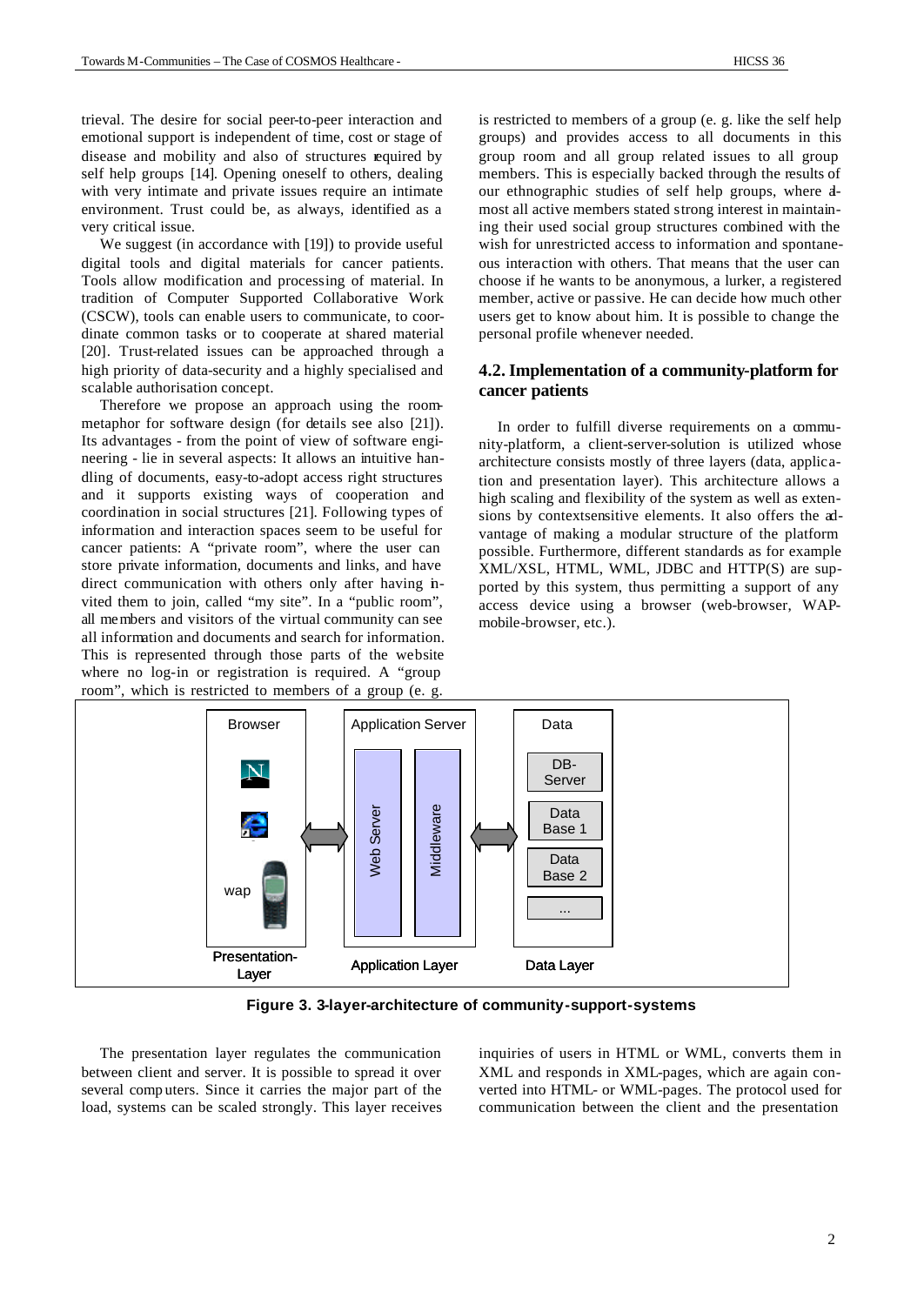layer, is mostly http but other protocols, in particular WAP as for mobile devices, may also be used.

The application layer responds to inquiries of the presentation layer and takes charge of central functions of the administration. Nearly all the functions of the community are provided on the server-side. Typical functions are for instance calendaring- or chat-modules.

In the data retention layer, information is saved permanently. The system disposes interfaces which are tied up over the data retention systems and which can be applied to the data storage. According to dominant standards, SQL-compatble data bases are supported. In the ideal case, it is irrelevant for the application layer which system is used for the data storage. It accesses structures that are reflected on the respectively available data retention system. Thereby, the application components can be developed independently of the system on which they are based in each case. Thus, for example the integration of existing data sources can be managed.

# **5. Adding value to virtual communities through mobile services**

The architecture of the community platform and the application of XML as a data retention format enables the general extension of the community-platform through mobile services. Mobile services can add value to traditional web-based communities for several reasons. They extend and/or improve already existing services or they allow new services that have not been possible before. Figure 3 visualises some possibly value-adding services.



**Figure 4. Mobile services for adding value to virtual communities**

l

Through ubiquitous access to already existing webbased offers, community members have for example access to information and the possibility for interaction with others at any time and at any place. That means that they are no longer bound to their personal computers at home or at work.

The second point concerns secure and easy user authentication. Users of mobile devices normally carry their device with them and their device is technically easy to identify (e.g. via the SIM-Card and/or the device ID). This and a personal PIN allows easy and feasible possibilities for user identification (e.g. automated log-in procedures, etc.).

Another improvement concerns already existing **e**minder services on the internet<sup>3</sup>. SMS-based reminder

l

services supplement these services, for instance reminder for the next medical examination or especially for drugs/pills, are by far more efficient<sup>4</sup>. Most devices are "always on" and close to the user. Therefore, the reminder reaches its addressee more often and better in contrast to a mailbox on the internet.

The last service in this category is multi-media messaging. It describes the integration of voice mail, e-mail and fax applications into one messaging display.

The other class of mobile services are the "new services" that are only made possible through the new possibilities of mobile devices. These devices are capable to support context sensitive and location based services. That means for instance that awareness services of who (buddy) or what (location) is around can be perceived and

 $3$  An example for an e-mail reminder service for the next physical  $\alpha$ amination for breast cancer patients can be found on http://www.nabco.org/index.php/30.

 $4$  For examples see MPill (http://www.m-plify.com/m-pill/) a drug reminder per SMS as well as m-therapy (http://www.m-therapy.de/) or cura call, a vaccination or a preventive medical check-up reminder per SMS (http://www.dicomzip.de/).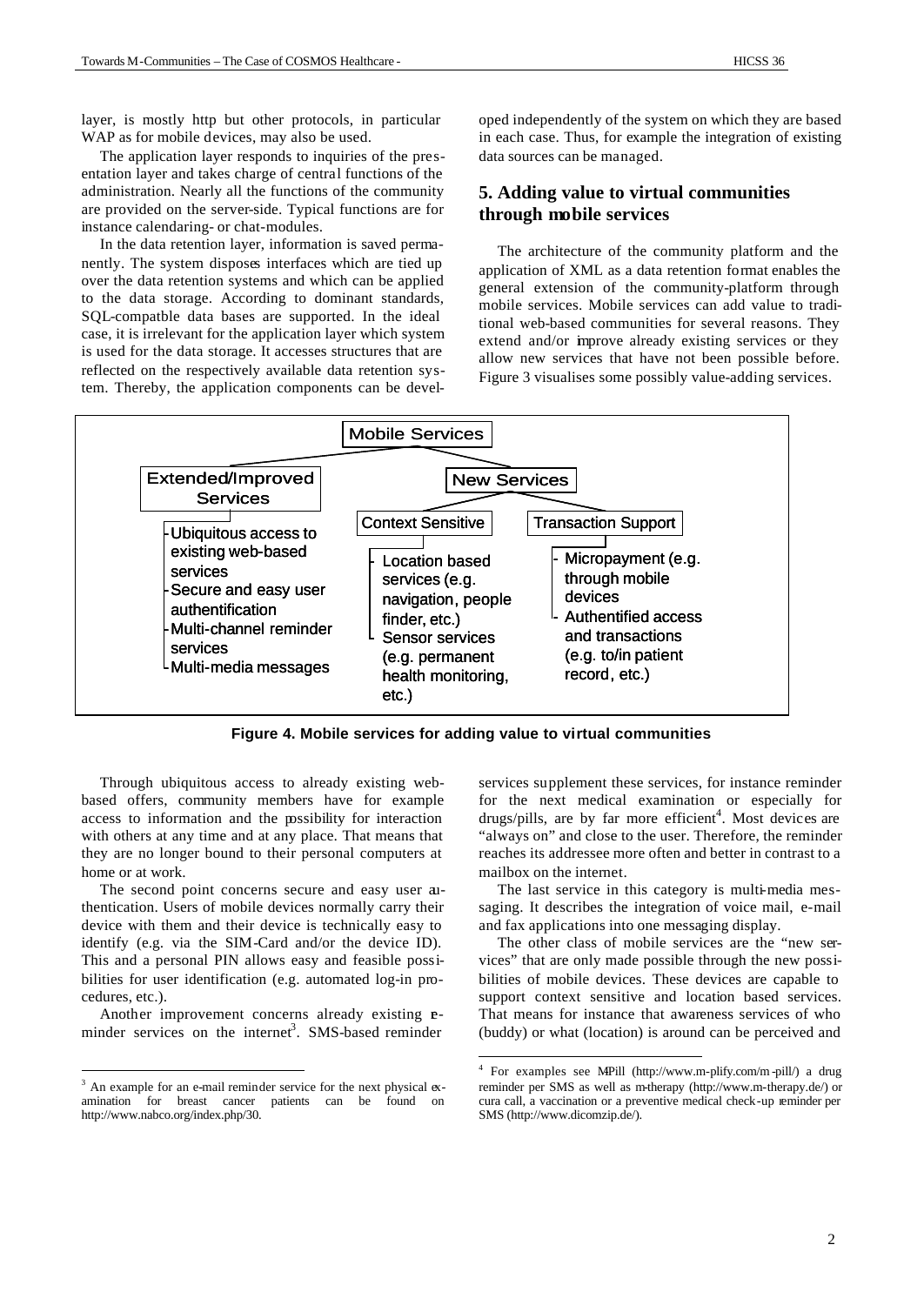processed by the mobile devices. These services can either be push or pull services. Push service means that information is offered by the mobile device without any previous request by the user, e.g. that a certain person/location is nearby. If it is a pull service, the user has to start a request to get the information he demands. Furthermore, it is possible to choose context and location attributes for selecting contacts. One thing is that people can get awareness information about their buddies and the second thing is that they can get a message generated by the system that a certain person (so far unknown) is around and that this person is interested in the same location or for example music band. This kind of matchma king is generated automatically by the system an enables spontaneous meetings. It discovers/identifies similarities and displays them [22]. Of course the users can specify rules and parameters like when, how and for whom they want to be reachable. One imaginable scenario is that all people who belong to a certain group (like breast cancer patients in general) and are near a self help group meeting current taking place get a welcome message and an invitation to join the group.

Another new kind of services in the medical field are emergency services<sup>5</sup>. It is possible to monitor parameters like blood pressure, pulse rate, temperature or electrocardiograms. They can be transmitted to a service centre or to a physician. If necessary (life -threatening parameters) an emergency call can be generated automatically and through the location/positioning service the patient can be found easily<sup>6</sup>. Another project<sup>7</sup> deals with location based information systems. Via a mobile device it is getting possible to find the way to almost every location. The device shows the user a model of the surrounding as well as information about the location or the objects and buildings nearby. Any geographical position is connected with the information required there, made possible through Global Position System (GPS) and mobile internet access. Thus a digital model of the current surrounding occurs on the display of the device. Furthermore it is possible post virtual notes/messages bound to a location and to comment them.

Further categories of new mobile services deals e.g. with transaction support. For instance, Micro-payment refers to the possibility to pay via a mobile phone. The mobile device is connected with an bank account or the phone bill is charged. In order to pay in the internet or for example a taxi-driver you have to enter your personal PIN

l

and than the money is transferred $8$ . But there are many more possible applications to come in the field of mobile services. The challenge for community engineering lies in identifying target group relevant services and integrating these services into a community platform. In order to be prepared for mobile services to come we have chosen an architecture for the community-platform for cancer patients that provides us with a maximum of flexibility referring to development and integration of new services towards the vision of mobile virtual communities for cancer patients.

# **6. Concluding remarks and outlook for further research**

Mobile virtual communities are a very promising approach for overcoming information asymmetries and for supporting interaction in the healthcare sector in general. Especially for cancer patients it seems to be a very promising model, since cancer patients have strong and ubiquitous demands for valid and trustworthy information and intensive wishes for empathy and interaction with other peers in similar situations. We have shown on a basis of in depth field studies, how first requirements for community engineering and system development in this domain has to look like. Mobile services have the potential to add significant value to virtual communities. Especially the aspects of ubiquitous access to a community and its members and services as well as new services enabled through new mobile technologies seem very promising. By the time of the conference we assume to be able to present first practical results from our research concerning designing, implementing and operating a virtual community for cancer patients and also the extension towards some mobile services.

# **7. References**

- [1]: Klein, A., J.M. Leimeister, and H. Krcmar, *Virtuelle Healthcare Communities*, in *Community Online Services and Mobile Solutions*, U. Baumgarten, et al., Editors. 2001, Technische Universität München: München. p. 17-30.
- [2]: Leimeister, J.M., M. Daum, and H. Krcmar. *Mobile Virtual Healthcare Communities: An Approach To Community Engineering For Cancer Patients*. in *European Conference on Information Systems (ECIS)*. 2002. Gdansk.
- [3]: Preece, J., *Online Communities Designing Usability, Supporting Sociability*. 2000, Chichester, New York, Weinheim, Brisbane, Singapore, Tokio: John Wiley and Sons. 439.
- [4]: Armstrong, A. and J. Hagel III, *The Real Value of Online Communities.* Harvard Business Review, 1996. **74**(3): p. 134- 141.
- [5]: Schubert, P., *Virtuelle Transaktionsgemeinschaften im Electronic Commerce: Management, Marketing und Soziale Umwelt*. Electronic Commerce, ed. N.S. Szypersky, B.;

l

<sup>&</sup>lt;sup>5</sup> Helpino is a service for persons in emergency situations in general (http://www.helpino.com/), another example is the positioning through mobile phones for elderly or ill people and the possibility to contact them at the same time (http://www.rheingaucenter.de/html/news/ 1302rhsfl03.htm).

<sup>6</sup> For example see http://www.vitaphone.de for patients with heart diseases or for diabetic patients http://www.diabetikerhannover.de/diab\_hannover/news\_frame.htm, http://www.mssgmbh.de/diabhh.shtml.

http://www.nexus.uni-stuttgart.de/

<sup>8</sup> For an example see (http://www.paybox.de).